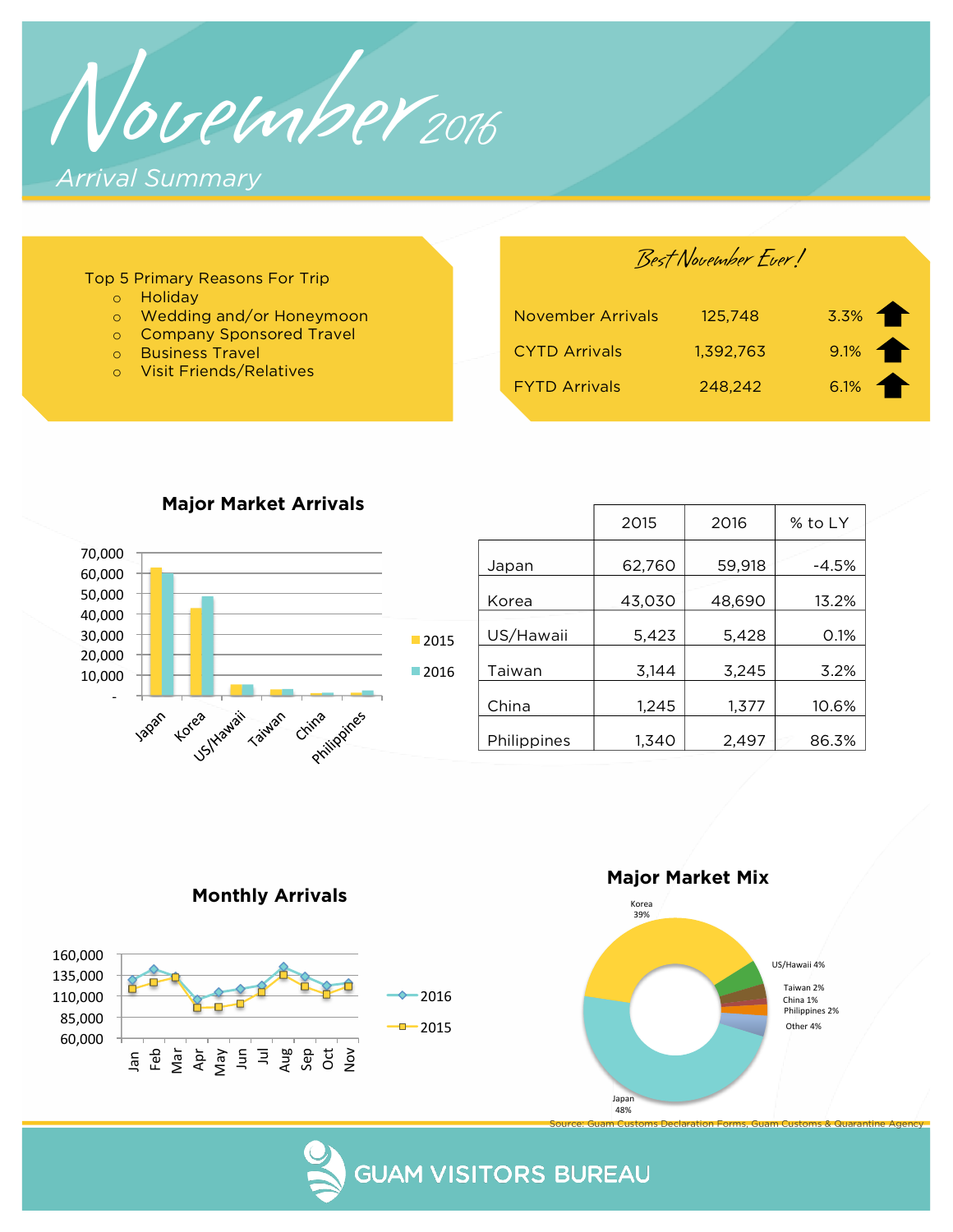

|                                        | Nov- $15$ | Nov-16  | % from LY |
|----------------------------------------|-----------|---------|-----------|
| Civilian Air Arrivals <sup>a</sup>     | 120,160   | 124.442 | 3.6%      |
| Civilian Sea Arrivals <sup>a</sup>     | 77        | 32      | $-58.4%$  |
| Armed Forces Air Arrivals <sup>a</sup> | 1.314     | 1.134   | $-13.7%$  |
| Armed Forces Sea Arrivals <sup>a</sup> | 201       | 140     | $-30.3%$  |
| <b>TOTAL VISITOR ARRIVALS</b>          | 121,752   | 125,748 | 3.3%      |
|                                        |           |         |           |

| <b>ORIGIN OF AIR ARRIVALS (Civilian &amp; Armed Forces)</b> | Nov-15 | Nov-16 | % from LY |
|-------------------------------------------------------------|--------|--------|-----------|
| <b>JAPAN</b>                                                | 62,760 | 59,918 | -4.5%     |
| Kanto (Tokyo)                                               | 30,641 | 28,869 | $-5.8%$   |
| Chubu (Nagoya)                                              | 7,799  | 6,689  | $-14.2%$  |
| Kinki (Osaka)                                               | 13,238 | 12.910 | $-2.5%$   |
| Koshinetsu                                                  | 1,423  | 1,575  | 10.7%     |
| Hokuriko                                                    | 762    | 773    | 1.4%      |
| Tohoku                                                      | 2,461  | 2,522  | 2.5%      |
| Kyushu                                                      | 2,343  | 2,486  | 6.1%      |
| Chugoku                                                     | 1,722  | 1,522  | $-11.6%$  |
| Hokkaido                                                    | 1,075  | 1,368  | 27.3%     |
| Shikoku                                                     | 794    | 785    | $-1.1%$   |
| Okinawa/Miya                                                | 276    | 241    | $-12.7%$  |
| Other                                                       | 226    | 178    | $-21.2%$  |
| <b>KOREA</b>                                                | 43,030 | 48,690 | 13.2%     |
| Seoul                                                       | 17,181 | 16,505 | $-3.9%$   |
| <b>Incheon</b>                                              | 2,812  | 2,918  | 3.8%      |
| Chungbuk                                                    | 871    | 822    | $-5.6%$   |
| Chungnam                                                    | 1,479  | 1,923  | 30.0%     |
| Gangwon                                                     | 554    | 705    | 27.3%     |
| Jeonbuk                                                     | 606    | 880    | 45.2%     |
| Gyeonbuk                                                    | 1,751  | 2,424  | 38.4%     |
| Gyeonggi                                                    | 9,509  | 10,131 | 6.5%      |
| Jeonnam                                                     | 1,019  | 1,393  | 36.7%     |
| Gyeongnam                                                   | 5,631  | 9,018  | 60.1%     |
| Other                                                       | 1,617  | 1,971  | 21.9%     |
| <b>TAIWAN</b>                                               | 3,144  | 3,245  | 3.2%      |
| Taipei                                                      | 1,793  | 1,869  | 4.2%      |
| Kaohsiung                                                   | 205    | 235    | 14.6%     |
| Taichung                                                    | 589    | 506    | $-14.1%$  |
| Taoyuan, Miaoli, Hsinehu                                    | 385    | 424    | 10.1%     |
| Other                                                       | 172    | 211    | 22.7%     |
| <b>CHINA</b>                                                | 1,245  | 1,377  | 10.6%     |
| Beijing                                                     | 208    | 195    | $-6.3%$   |
| Shanghai                                                    | 310    | 458    | 47.7%     |
| Guangzhou                                                   | 113    | 174    | 54.0%     |
| Other                                                       | 614    | 550    | $-10.4%$  |
| <b>U.S. MAINLAND</b>                                        | 4.285  | 4,259  | $-0.6%$   |
| <b>HAWAII</b>                                               | 1,138  | 1,169  | 2.7%      |
| <b>CNMI</b>                                                 | 1,341  | 1,497  | 11.6%     |
| PALAU                                                       | 302    | 248    | -81.5%    |
| <b>FSM</b>                                                  | 892    | 785    | $-12.0%$  |
| <b>RMI</b>                                                  | 74     | 120    | 62.2%     |
| <b>PHILIPPINES</b>                                          | 1,340  | 2,497  | 86.3%     |
| <b>AUSTRALIA</b>                                            | 128    | 121    | $-5.5%$   |
| CANADA                                                      | 64     | 73     | 14.1%     |
| <b>EUROPE</b>                                               | 188    | 180    | $-4.3%$   |
| <b>HONG KONG</b>                                            | 815    | 668    | $-18.0%$  |
| <b>THAILAND</b>                                             | 40     | 40     | 0.0%      |
| <b>VIETNAM</b>                                              | 6      | 10     | 66.7%     |
| <b>RUSSIA</b>                                               | 256    | 258    | 0.8%      |
| OTHER/UNKNOWN                                               | 426    | 421    | $-1.2%$   |

#### VISITOR INDUSTRY STATISTICS

| 57.012         | n.a. | n.a. |
|----------------|------|------|
| \$3,208,759.71 | n.a. | n.a. |
| 76%            | n.a. | n.a. |
| \$145          | n.a. | n.a. |
|                |      |      |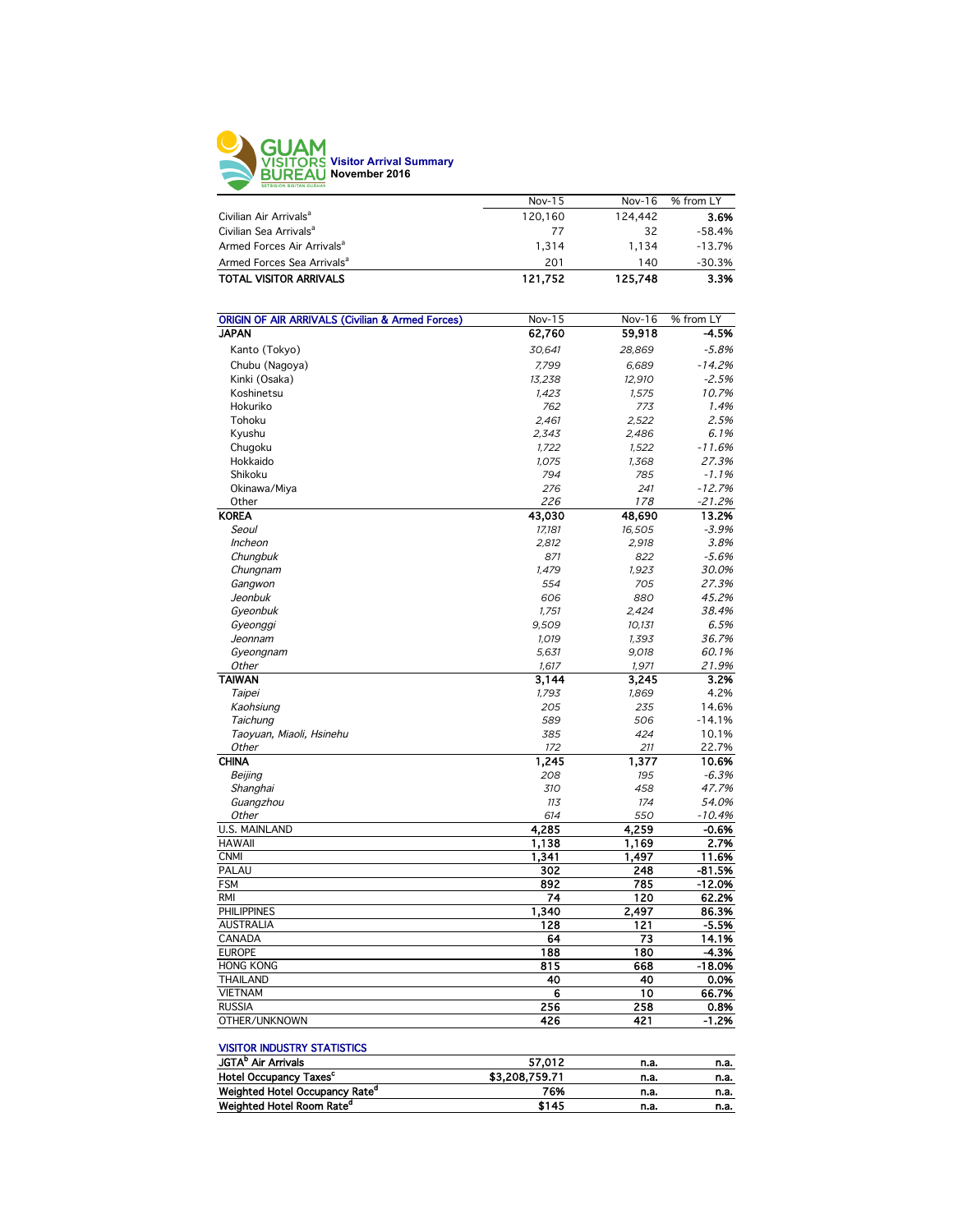# **Guam Visitors Bureau November 2016 Visitor Arrival Summary**

**Calendar Year-to-Date 2015/16 • Fiscal Year-to-Date 2016/17** 

|                                                                             | <b>CYTD 2015</b>               | CYTD 2016                    |                      | <b>FYTD 2016</b>           | <b>FYTD 2017</b>           |                    |
|-----------------------------------------------------------------------------|--------------------------------|------------------------------|----------------------|----------------------------|----------------------------|--------------------|
| Air Arrivals <sup>a</sup>                                                   | (Jan - Nov '15)<br>1,268,610   | (Jan - Nov '16)<br>1,376,058 | % from LY<br>8.5%    | (Oct - Nov '15)<br>232,442 | (Oct - Nov '16)<br>248,038 | % from LY<br>6.7%  |
| Sea Arrivals <sup>a</sup>                                                   | 8,021                          | 16,705                       | 108.3%               | 1,602                      | 244                        | $-84.8%$           |
| <b>TOTAL VISITOR ARRIVALS</b>                                               | 1,276,631                      | 1,392,763                    | 9.1%                 | 234,044                    | 248,282                    | 6.1%               |
|                                                                             |                                |                              |                      |                            |                            |                    |
|                                                                             |                                |                              |                      |                            |                            |                    |
|                                                                             | CYTD 2015<br>$(Jan - Nov '15)$ | <b>CYTD 2016</b>             |                      | <b>FYTD 2016</b>           | <b>FYTD 2017</b>           |                    |
| <b>ORIGIN OF AIR ARRIVALS (Civilian &amp; Armed Forces)</b><br><b>JAPAN</b> | 705,143                        | (Jan - Nov '16)<br>679,645   | % from LY<br>$-3.6%$ | (Oct - Nov '15)<br>120,790 | (Oct - Nov '16)<br>115,554 | % from LY<br>-4.3% |
| Kanto (Tokyo)                                                               | 349,950                        | 342,070                      | $-2.3%$              | 60,555                     | 57,125                     | $-5.7%$            |
| Chubu (Nagoya)                                                              | 94,886                         | 83,493                       | $-12.0%$             | 15,175                     | 12,850                     | $-15.3%$           |
| Kinki (Osaka)                                                               | 135,858                        | 137,849                      | 1.5%                 | 23,865                     | 23,513                     | $-1.5%$            |
| Koshinetsu                                                                  | 15,332                         | 14,210                       | $-7.3%$              | 2,850                      | 3,045                      | 6.8%               |
| Hokuriko                                                                    | 9,117                          | 9,016                        | $-1.1%$              | 1,586                      | 1,442                      | $-9.1%$            |
| Tohoku                                                                      | 22,185                         | 22,030                       | $-0.7%$              | 4,294                      | 4,483                      | 4.4%               |
| Kyushu                                                                      | 31,384                         | 26,292                       | $-16.2%$             | 4,762                      | 4,921                      | 3.3%               |
| Chugoku                                                                     | 19,083                         | 16,537                       | $-13.3%$             | 3,261                      | 3,139                      | $-3.7%$            |
| Hokkaido                                                                    | 12,250                         | 12,448                       | 1.6%                 | 1,940                      | 2,435                      | 25.5%              |
| Shikoku                                                                     | 9,082                          | 8,765                        | $-3.5%$              | 1,535                      | 1,540                      | 0.3%               |
| Okinawa/Miya<br>Other                                                       | 3,841<br>2,175                 | 4,447<br>2,488               | 15.8%<br>14.4%       | 561<br>406                 | 695<br>366                 | 23.9%<br>$-9.9%$   |
| <b>KOREA</b>                                                                | 381,761                        | 489,764                      | 28.3%                | 80,336                     | 96,809                     | 20.5%              |
| Seoul                                                                       | 163,585                        | 183,207                      | 12.0%                | 32,132                     | 32,967                     | 2.6%               |
| Incheon                                                                     | 23,418                         | 29,230                       | 24.8%                | 4,913                      | 5,972                      | 21.6%              |
| Chungbuk                                                                    | 6,335                          | 8,487                        | 34.0%                | 1,528                      | 1,707                      | 11.7%              |
| Chungnam                                                                    | 13,378                         | 18,933                       | 41.5%                | 2,992                      | 3,890                      | 30.0%              |
| Gangwon                                                                     | 4,446                          | 5,746                        | 29.2%                | 1,014                      | 1,324                      | 30.6%              |
| Jeonbuk                                                                     | 5,565                          | 7,278                        | 30.8%                | 1,127                      | 1,629                      | 44.5%              |
| Gyeonbuk                                                                    | 14,162                         | 21,345                       | 50.7%                | 3,304                      | 4,743                      | 43.6%              |
| Gyeonggi                                                                    | 82,246                         | 104,239                      | 26.7%                | 17,504                     | 20,529                     | 17.3%              |
| Jeonnam                                                                     | 8,602                          | 12,810                       | 48.9%                | 1,896                      | 2,649                      | 39.7%              |
| Gyeongnam                                                                   | 46,489                         | 76,300                       | 64.1%                | 10,978                     | 17,290                     | 57.5%              |
| Other                                                                       | 13,535                         | 22,189                       | 63.9%                | 2,948                      | 4,109                      | 39.4%              |
| <b>TAIWAN</b><br>Taipei                                                     | 39,071<br>21,041               | 39,252<br>21,074             | 0.5%<br>0.2%         | 5,892<br>3,244             | 6,744<br>3,702             | 14.5%<br>14.1%     |
| Kaohsiung                                                                   | 2,701                          | 2,849                        | 5.5%                 | 382                        | 623                        | 63.1%              |
| Taichung                                                                    | 7,294                          | 7,422                        | 1.8%                 | 1,059                      | 1,021                      | $-3.6%$            |
| Taoyuan, Miaoli, Hsinehu                                                    | 5,251                          | 5,202                        | $-0.9%$              | 846                        | 924                        | 9.2%               |
| Other                                                                       | 2,784                          | 2,705                        | $-2.8%$              | 361                        | 474                        | 31.3%              |
| <b>CHINA</b>                                                                | 22,604                         | 25,358                       | 12.2%                | 3,551                      | 3,732                      | 5.1%               |
| Beijing                                                                     | 5,374                          | 4,553                        | $-15.3%$             | 725                        | 613                        | $-15.4%$           |
| Shanghai                                                                    | 5,866                          | 8,044                        | 37.1%                | 920                        | 1,114                      | 21.1%              |
| Guangzhou                                                                   | 1,364                          | 2,265                        | 66.1%                | 255                        | 447                        | 75.3%              |
| Other                                                                       | 10,000                         | 10,496                       | 5.0%                 | 1,651                      | 1,558                      | $-5.6%$            |
| U.S. MAINLAND                                                               | 51,327                         | 57,594                       | 12.2%                | 8,302                      | 8,834                      | 6.4%               |
| <b>HAWAII</b>                                                               | 12,359                         | 13,556                       | 9.7%                 | 2,065                      | 2,516                      | 21.8%              |
| <b>CNMI</b><br>PALAU                                                        | 12,787<br>3,499                | 15,942<br>4,389              | 24.7%<br>25.4%       | 2,526<br>956               | 2,625<br>735               | 3.9%<br>$-23.1%$   |
| <b>FSM</b>                                                                  | 8,859                          | 10,083                       | 13.8%                | 1,700                      | 1,790                      | 5.3%               |
| RMI                                                                         | 803                            | 1,127                        | 40.3%                | 133                        | 213                        | 60.2%              |
| <b>PHILIPPINES</b>                                                          | 11,013                         | 19,533                       | 77.4%                | 2,660                      | 4,903                      | 84.3%              |
| AUSTRALIA                                                                   | 2,520                          | 2,050                        | -18.7%               | 332                        | 279                        | -16.0%             |
| CANADA                                                                      | 831                            | 880                          | 5.9%                 | 129                        | 154                        | 19.4%              |
| <b>EUROPE</b>                                                               | 1,508                          | 1,747                        | 15.8%                | 339                        | 311                        | $-8.3%$            |
| <b>HONG KONG</b>                                                            | 7,288                          | 7,197                        | $-1.2%$              | 1,401                      | 1,319                      | $-5.9%$            |
| <b>THAILAND</b>                                                             | 463                            | 423                          | $-8.6%$              | 73                         | 75                         | 2.7%               |
| <b>VIETNAM</b>                                                              | 163                            | 157                          | $-3.7%$              | 28                         | 17                         | -39.3%             |
| <b>RUSSIA</b>                                                               | 2,677                          | 2,156                        | $-19.5%$             | 443                        | 515                        | 16.3%              |
| OTHER/UNKNOWN                                                               | 3,934                          | 5,205                        | 32.3%                | 786                        | 913                        | 16.2%              |
| <b>VISITOR INDUSTRY STATISTICS</b>                                          |                                |                              |                      |                            |                            |                    |
| JGTA <sup>b</sup> Air Arrivals                                              | 619,070                        | n.a.                         | n.a.                 | 109,898                    | n.a.                       | n.a.               |
| Hotel Occupancy Taxes <sup>c</sup>                                          | \$34,844,141.41                | n.a.                         | n.a.                 | \$6,268,882.98             | n.a.                       | n.a.               |
| Weighted Hotel Occupancy Rate <sup>d</sup>                                  | 76%                            | n.a.                         | n.a.                 | 74%                        | n.a.                       | n.a.               |
| Weighted Hotel Room Rate <sup>d</sup>                                       | \$158                          | n.a.                         | n.a.                 | \$147                      | n.a.                       | n.a.               |

Note: CYTD is Calendar Year-to-Date and FYTD is Fiscal Year-to-Date. 2012/3 visitor arrivals may exclude Armed Forces sea arrival statistics and may not be comparable to figures last year. Visitor statistics will be updated once the data is made available. Armed Forces sea arrivals exclude HP (home ported) or MSC (military sea command) personnel. Source: °Civilian air & sea arrivals. Customs Declaration<br>Forms, Customs & Quaran Government of Guam dGuam Hotel & Restaurant Association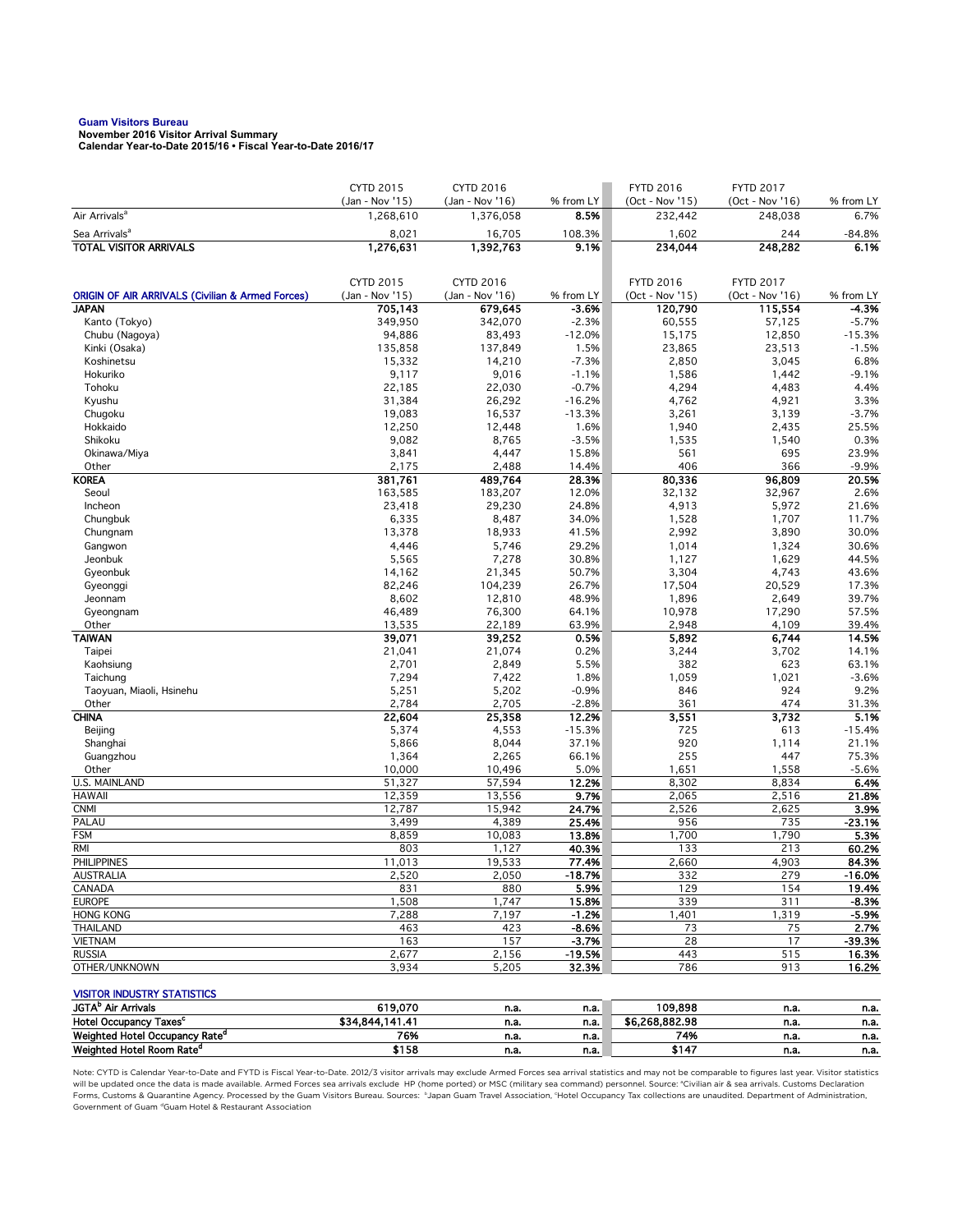

DAILY ARRIVAL SUMMARY NOVEMBER 2016

| <b>NOVEMBER</b> |                | 2 <sup>r</sup>           | $\overline{3}$ | 4                        | 5.                       | 6                        |                          | 8                        | $\overline{9}$           | 10                       | 11                       | 12 <sup>2</sup>          | 13              | 14                       | 15                       | 16 <sup>°</sup>          | <b>Total</b>     |
|-----------------|----------------|--------------------------|----------------|--------------------------|--------------------------|--------------------------|--------------------------|--------------------------|--------------------------|--------------------------|--------------------------|--------------------------|-----------------|--------------------------|--------------------------|--------------------------|------------------|
|                 | <b>Tue</b>     | Wed                      | <b>Thu</b>     | Fri                      | Sat                      | <b>Sun</b>               | Mon                      | <b>Tue</b>               | Wed                      | Thu                      | Fri                      | Sat                      | <b>Sun</b>      | Mon                      | <b>Tue</b>               | Wed                      | (Nov 1-16)       |
| TOTAL CIV' AIR  | 3,684          | 3.723                    | 4,508          | 3,824                    | 3,929                    | 4,315                    | 4,186                    | 3,908                    | 3,771                    | 4,086                    | 4,501                    | 4,193                    | 4,444           | 4,169                    | 3,786                    | 4,150                    | 65,177           |
| Japan           | 1,925          | .741                     | 2,328          | 1.491                    | 1,967                    | 1,779                    | 2,066                    | 2,117                    | .796                     | 1,918                    | 2,073                    | 2,212                    | 2,031           | 2,173                    | 2,113                    | 1,929                    | 31,659           |
| Korea           | 1,152          | .369                     | 1.691          | .843                     | <b>.400</b>              | 1,767                    | ,787                     | 1,218                    | 1,519                    | ,729                     | 1,898                    | l,464                    | 1.814           | 1.705                    | .201                     | 1,595                    | 25,152           |
| Taiwan          | 77             | 339                      |                | 147                      | 79                       | 278                      | $\overline{2}$           | 57                       | 184                      | 3                        | 73                       | 96                       | 170             | $\overline{\phantom{0}}$ | 64                       | 263                      | 1,833            |
| China, P.R.C.   | 69             | 21                       | 49             | 109                      | 43                       | 39                       | 41                       | 39                       | 5                        | 34                       | 59                       | 35                       | 51              | 64                       | 39                       | 12                       | 709              |
| J.S. Mainland   | 150            | 117                      | 124            | 88                       | 152                      | 142                      | 120                      | 140                      | 107                      | 133                      | 131                      | 139                      | 136             | 99                       | 103                      | 105                      | 1,986            |
| Hawaii          | 40             | 16                       | 56             | 10 <sup>°</sup>          | 43                       | 68                       | 34                       | 65                       | 36                       | 28                       | $\overline{32}$          | 25                       | 54              | 39                       | 35                       | 31                       | 612              |
| <b>CNMI</b>     | 32             | 50                       | 60             | $\overline{55}$          | $3\overline{4}$          | 41                       | 31                       | $\overline{33}$          | 34                       | 71                       | 67                       | 38                       | 20              | 30                       | 27                       | 62                       | 685              |
| Palau           | 5              | 13                       | 8              | 3                        | 14                       | $\mathbf{I}$             | 4                        | 6                        | 2                        |                          | 14                       | 13                       | 6               | $\overline{4}$           | 15                       | 8                        | $\overline{117}$ |
| FSM             | 39             | 12                       | 40             |                          | 18                       | 28                       | 34                       | 33                       | 12                       | 3                        | 28                       | 47                       | 19              | $2\overline{2}$          | 41                       | 26                       | 403              |
| <b>RMI</b>      | 11             | $\overline{\phantom{0}}$ |                | 3                        | 3                        | $\overline{\phantom{a}}$ | 2                        | 13                       |                          | 4                        | $\overline{\phantom{0}}$ | 3                        | 14              | $\overline{\phantom{0}}$ |                          | $\overline{\phantom{0}}$ | 56               |
| Philippines     | 119            | 19                       | 102            | 30                       | 62                       | 66                       | $\overline{32}$          | 61                       | 43                       | 84                       | 88                       | 47                       | 61              | 12                       | 62                       | 70                       | 958              |
| Australia       | 3              | ۰                        | 5              | 2                        | $\overline{7}$           | 9                        | 3                        | 2                        | $\overline{\phantom{a}}$ | $\overline{\phantom{a}}$ | $\overline{\phantom{0}}$ |                          | 16              | $\sim$                   | 11                       | 4                        | 63               |
| Canada          | $\overline{4}$ | $\overline{\phantom{0}}$ | 4              | $\overline{2}$           | $\overline{3}$           | $\overline{5}$           | $\overline{9}$           | $\overline{2}$           | $\overline{2}$           | $\overline{\phantom{0}}$ | $\overline{4}$           | $\overline{\phantom{0}}$ | $\overline{a}$  | $\overline{\phantom{0}}$ |                          |                          | $\overline{37}$  |
| Europe          | 6              | $\overline{2}$           | 3              | $\overline{ }$           | 13                       | 10                       | 3                        | 8                        | 6                        | 3                        | 5                        |                          | 2               | 4                        | 3                        | 9                        | 85               |
| Hong Kong       | 24             | 12                       | 19             | $\overline{\phantom{a}}$ | 21                       | 44                       |                          | 74                       | $\overline{7}$           | 59                       | $\overline{\phantom{0}}$ | 39                       | 27              | 2                        | 31                       | 12                       | $\overline{372}$ |
| Thailand        |                |                          | $\overline{2}$ | $\overline{\phantom{a}}$ | 2                        | 4                        | $\overline{\phantom{a}}$ | 4                        | $\overline{\phantom{a}}$ |                          | $\overline{\phantom{0}}$ | -                        |                 | $\overline{2}$           | 9                        |                          | $\overline{24}$  |
| Vietnam         |                |                          |                |                          | $\overline{\phantom{a}}$ | $\overline{\phantom{a}}$ | $\sim$                   | $\overline{\phantom{0}}$ |                          |                          | $\overline{\phantom{0}}$ |                          | 2               |                          | $\overline{\phantom{0}}$ |                          | $\overline{2}$   |
| Russia          |                | 5                        | 5              | 23                       | 24                       | 14                       | 6                        | $\overline{ }$           | $\overline{2}$           | 4                        | 13                       | 18                       | 9               | $\overline{2}$           | 18                       | 4                        | 154              |
| Other           | 27             |                          | 10             | 10 <sup>°</sup>          | 44                       | 20                       | 11                       | 29                       | 15                       | 12                       | 16                       | 15                       | 12 <sup>2</sup> | 11                       | $12 \overline{ }$        | 19                       | 270              |

*Note: November 2016 daily arrivals reflect Civilian Air arrivals only. Source: Guam Customs Declaration Forms, Customs & Quarantine Agency. Processed by the Guam Visitors Bureau.*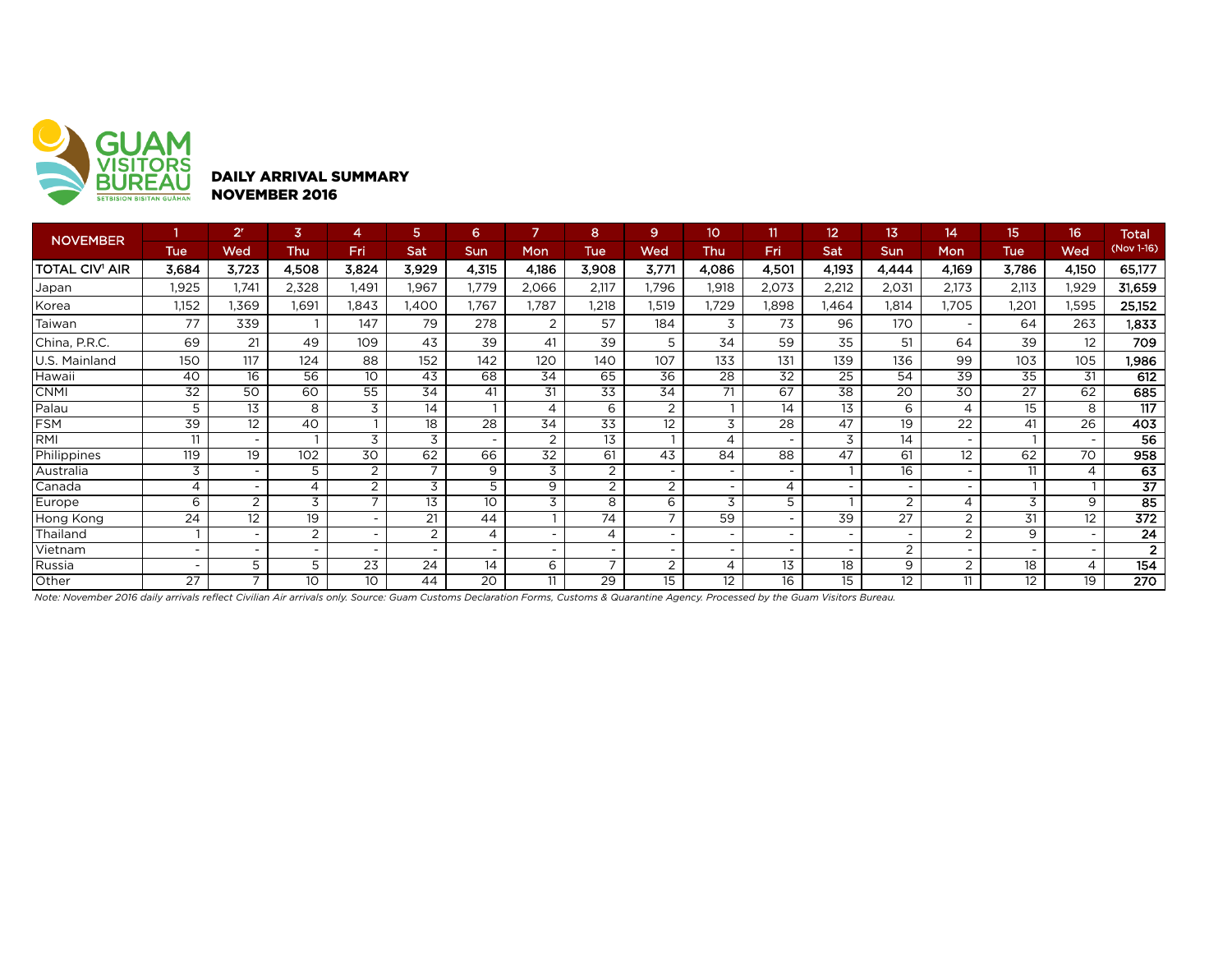

## DAILY ARRIVAL SUMMARY NOVEMBER 2016

| <b>NOVEMBER</b>       | 17             | 18                       | 19              | 20                       | 21                       | 22                       | 23                       | 24                       | 25                       | 26             | 27    | 28                       | 29                       | 30 <sup>r</sup>          |                 | <b>MTD</b> |
|-----------------------|----------------|--------------------------|-----------------|--------------------------|--------------------------|--------------------------|--------------------------|--------------------------|--------------------------|----------------|-------|--------------------------|--------------------------|--------------------------|-----------------|------------|
|                       | Thu            | Fri                      | Sat             | Sun                      | Mon                      | <b>Tue</b>               | Wed                      | <b>Thu</b>               | Fri                      | <b>Sat</b>     | Sun   | Mon                      | <b>Tue</b>               | Wed                      | <b>Total</b>    |            |
| <b>TOTAL CIV' AIR</b> | 4,274          | 4,631                    | 4,296           | 4,755                    | 4,443                    | 4,265                    | 4,484                    | 4,282                    | 4,372                    | 3,981          | 4,188 | 4,068                    | 3,617                    | 3,609                    | 124,442         | 124,442    |
| Japan                 | 1,972          | 2,232                    | 2,282           | 2,195                    | 2,091                    | 2,418                    | 2,198                    | 1,851                    | 1,839                    | 1,928          | 1,750 | 1,848                    | l,795                    | 1,566                    | 59,624          | 59,624     |
| Korea                 | 1,744          | 1,864                    | l,495           | 1,894                    | 1,901                    | 1,314                    | 1,563                    | 1,731                    | 1,934                    | 1,516          | 1,791 | 1,864                    | 1,364                    | 1,546                    | 48,673          | 48,673     |
| Taiwan                | 2              | 146                      | 86              | 232                      |                          | 63                       | 194                      | $\overline{\phantom{a}}$ | 120                      | 104            | 227   | $\overline{\phantom{a}}$ | 61                       | 176                      | 3,245           | 3,245      |
| China, P.R.C.         | 32             | 44                       | 42              | 39                       | 122                      | 43                       | 9                        | 56                       | 57                       | 52             | 47    | 73                       | 27                       | 14                       | 1,366           | 1,366      |
| U.S. Mainland         | 120            | 121                      | 135             | 120                      | 115                      | 110                      | 96                       | 101                      | 93                       | 104            | 138   | 110                      | 140                      | 95                       | 3,584           | 3,584      |
| Hawaii                | 33             | 45                       | 12              | 28                       | 23                       | 30                       | 39                       | 23                       | 20                       | 13             | 40    | 47                       | 50                       | 39                       | 1.054           | 1,054      |
| <b>CNMI</b>           | 78             | 46                       | 42              | 42                       | 57                       | 47                       | 106                      | 124                      | 105                      | 28             | 27    | 47                       | 31                       | 32                       | 1,497           | 1,497      |
| Palau                 | 13             | 8                        | 10 <sup>°</sup> | 5                        | 10                       | 8                        | 4                        | 16                       | 21                       | $\overline{7}$ | 2     | 11                       | 9                        | $\overline{7}$           | 248             | 248        |
| FSM                   | 43             | 8                        | 34              | 27                       | 34                       | 34                       | 8                        | 45                       | 3                        | 31             | 34    | 24                       | 31                       | 26                       | 785             | 785        |
| RMI                   | $\overline{7}$ | $\overline{2}$           | 10 <sup>°</sup> | 2                        | $\overline{\phantom{a}}$ | 11                       | 6                        | 10                       | $\overline{\phantom{a}}$ |                | 12    |                          | 3                        | $\overline{\phantom{a}}$ | 120             | 120        |
| Philippines           | 94             | 72                       | 84              | 108                      | 58                       | 122                      | 230                      | 245                      | 159                      | 145            | 61    | 21                       | 59                       | 78                       | 2,494           | 2,494      |
| Australia             | 3              | $\overline{2}$           | 2               | 2                        | 4                        | 4                        | 10 <sup>°</sup>          | 3                        | 4                        | $\overline{2}$ | 4     | 3                        |                          | 4                        | 111             | 111        |
| Canada                | 6              |                          | 4               | 2                        | $\overline{\phantom{a}}$ | 3                        | $\overline{\phantom{a}}$ | 3                        | 4                        | 5              | 4     |                          | 5                        |                          | 73              | 73         |
| Europe                | $\overline{4}$ | 21                       | 5               | 14                       | 2                        | 3                        | 9                        | 11                       | $\overline{\phantom{a}}$ | $\overline{7}$ | 8     | $\overline{2}$           | 5                        | 4                        | 180             | 180        |
| Hong Kong             | 97             | $\overline{\phantom{a}}$ | 44              | 23                       |                          | 24                       | 2                        | 31                       | $\overline{\phantom{a}}$ | 21             | 20    |                          | 18                       | 15                       | 668             | 668        |
| Thailand              | 4              | 3                        |                 |                          |                          |                          | $\sim$                   |                          |                          |                | 5     |                          |                          |                          | 40              | 40         |
| Vietnam               | 5              | $\overline{\phantom{0}}$ |                 | $\overline{\phantom{a}}$ |                          | $\overline{\phantom{0}}$ | $\sim$                   |                          | $\overline{\phantom{a}}$ |                | 2     | $\overline{\phantom{a}}$ | $\overline{\phantom{a}}$ | $\overline{\phantom{a}}$ | 10 <sup>°</sup> | 10         |
| Russia                | 3              | 6                        | 2               | 12                       | 16                       | 22                       | 5                        | 9                        | 5                        | 9              | 3     | 2                        | $\overline{7}$           | 3                        | 258             | 258        |
| Other                 | 14             | 11                       | 6               | 10                       | 8                        | 8                        | 5                        | 21                       | 8                        | 8              | 13    | 15                       |                          | 4                        | 412             | 412        |

*Note: November 2016 daily arrivals reflect Civilian Air arrivals only. Source: Guam Customs Declaration Forms, Customs & Quarantine Agency. Processed by the Guam Visitors Bureau.*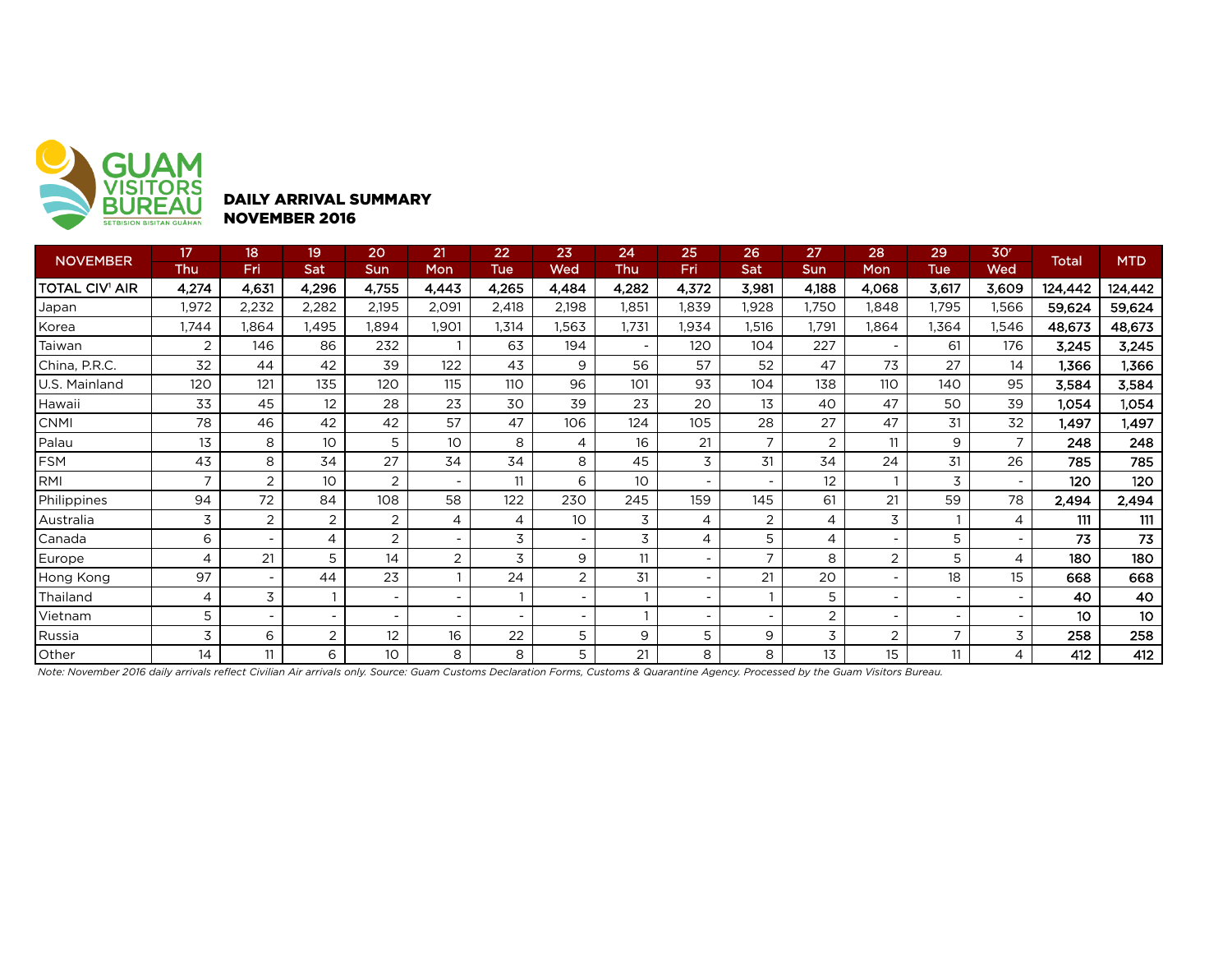

### DAILY ARRIVAL COMPARISON NOVEMBER 2016

|                 |        | 2015               |              |        | 2016   |              | % chg from LY |           |              |
|-----------------|--------|--------------------|--------------|--------|--------|--------------|---------------|-----------|--------------|
| <b>NOVEMBER</b> | Japan  | Other              | <b>Total</b> | Japan  | Other  | <b>Total</b> | Japan         | Other     | <b>Total</b> |
| 1               | 2,310  | 1,895              | 4,205        | 1,925  | 1,759  | 3,684        | $-16.67%$     | $-7.18%$  | $-12.39%$    |
| 2 <sup>r</sup>  | 1,733  | 1,712              | 3,445        | 1,741  | 1,982  | 3,723        | 0.46%         | 15.77%    | 8.07%        |
| $\overline{3}$  | 2,142  | 1,364              | 3,506        | 2,328  | 2,180  | 4,508        | 8.68%         | 59.82%    | 28.58%       |
| 4               | 1,565  | 1,782              | 3,347        | 1,491  | 2,333  | 3,824        | $-4.73%$      | 30.92%    | 14.25%       |
| 5               | 1,715  | 1,943              | 3,658        | 1,967  | 1,962  | 3,929        | 14.69%        | 0.98%     | 7.41%        |
| 6               | 1,886  | $\overline{1,771}$ | 3,657        | 1,779  | 2,536  | 4,315        | $-5.67%$      | 43.20%    | 17.99%       |
| 7               | 2,108  | 1,680              | 3,788        | 2,066  | 2,120  | 4,186        | $-1.99%$      | 26.19%    | 10.51%       |
| 8               | 2,515  | 1,990              | 4,505        | 2,117  | 1,791  | 3,908        | $-15.83%$     | $-10.00%$ | $-13.25%$    |
| 9               | 2,085  | 1,757              | 3,842        | 1,796  | 1,975  | 3,771        | $-13.86%$     | 12.41%    | $-1.85%$     |
| 10              | 1,973  | 1,446              | 3,419        | 1,918  | 2,168  | 4,086        | $-2.79%$      | 49.93%    | 19.51%       |
| 11              | 2,041  | 1,963              | 4,004        | 2,073  | 2,428  | 4,501        | 1.57%         | 23.69%    | 12.41%       |
| 12              | 2,337  | 1,986              | 4,323        | 2,212  | 1,981  | 4,193        | $-5.35%$      | $-0.25%$  | $-3.01%$     |
| 13              | 2,396  | 1,959              | 4,355        | 2,031  | 2,413  | 4,444        | $-15.23%$     | 23.18%    | 2.04%        |
| 14              | 2,283  | 1,769              | 4,052        | 2,173  | 1,996  | 4,169        | $-4.82%$      | 12.83%    | 2.89%        |
| 15              | 2,230  | 2,282              | 4,512        | 2,113  | 1,673  | 3,786        | $-5.25%$      | $-26.69%$ | $-16.09%$    |
| 16              | 2,363  | 2,054              | 4,417        | 1,929  | 2,221  | 4,150        | $-18.37%$     | 8.13%     | $-6.04%$     |
| 17              | 2,272  | $\overline{1,513}$ | 3,785        | 1,972  | 2,302  | 4,274        | $-13.20%$     | 52.15%    | 12.92%       |
| 18              | 1,981  | 1,907              | 3,888        | 2,232  | 2,399  | 4,631        | 12.67%        | 25.80%    | 19.11%       |
| 19              | 2,308  | 2,020              | 4,328        | 2,282  | 2,014  | 4,296        | $-1.13%$      | $-0.30%$  | $-0.74%$     |
| 20              | 2,097  | 2,257              | 4,354        | 2,195  | 2,560  | 4,755        | 4.67%         | 13.42%    | 9.21%        |
| 21              | 2,287  | 1,787              | 4,074        | 2,091  | 2,352  | 4,443        | $-8.57%$      | 31.62%    | 9.06%        |
| 22              | 2,272  | 2,176              | 4,448        | 2,418  | 1,847  | 4,265        | 6.43%         | $-15.12%$ | $-4.11%$     |
| 23              | 2,082  | 2,066              | 4,148        | 2,198  | 2,286  | 4,484        | 5.57%         | 10.65%    | 8.10%        |
| 24              | 2,079  | 1,787              | 3,866        | 1,851  | 2,431  | 4,282        | $-10.97%$     | 36.04%    | 10.76%       |
| 25              | 1,977  | 2,215              | 4,192        | 1,839  | 2,533  | 4,372        | $-6.98%$      | 14.36%    | 4.29%        |
| 26              | 1,834  | 2,314              | 4,148        | 1,928  | 2,053  | 3,981        | 5.13%         | $-11.28%$ | $-4.03%$     |
| 27              | 2,058  | 2,184              | 4,242        | 1,750  | 2,438  | 4,188        | $-14.97%$     | 11.63%    | $-1.27%$     |
| 28              | 1,999  | 2,031              | 4,030        | 1,848  | 2,220  | 4,068        | $-7.55%$      | 9.31%     | 0.94%        |
| 29              | 1,829  | 2,291              | 4,120        | 1,795  | 1,822  | 3,617        | $-1.86%$      | $-20.47%$ | $-12.21%$    |
| 30 <sup>r</sup> | 1,626  | 1,876              | 3,502        | 1,566  | 2,043  | 3,609        | $-3.69%$      | 8.90%     | 3.06%        |
| <b>Total</b>    | 62,383 | 57,777             | 120,160      | 59,624 | 64,818 | 124,442      | $-4.4%$       | 12.2%     | 3.6%         |

*Note: November daily arrivals reflect "Civilian Air" arrivals only.*